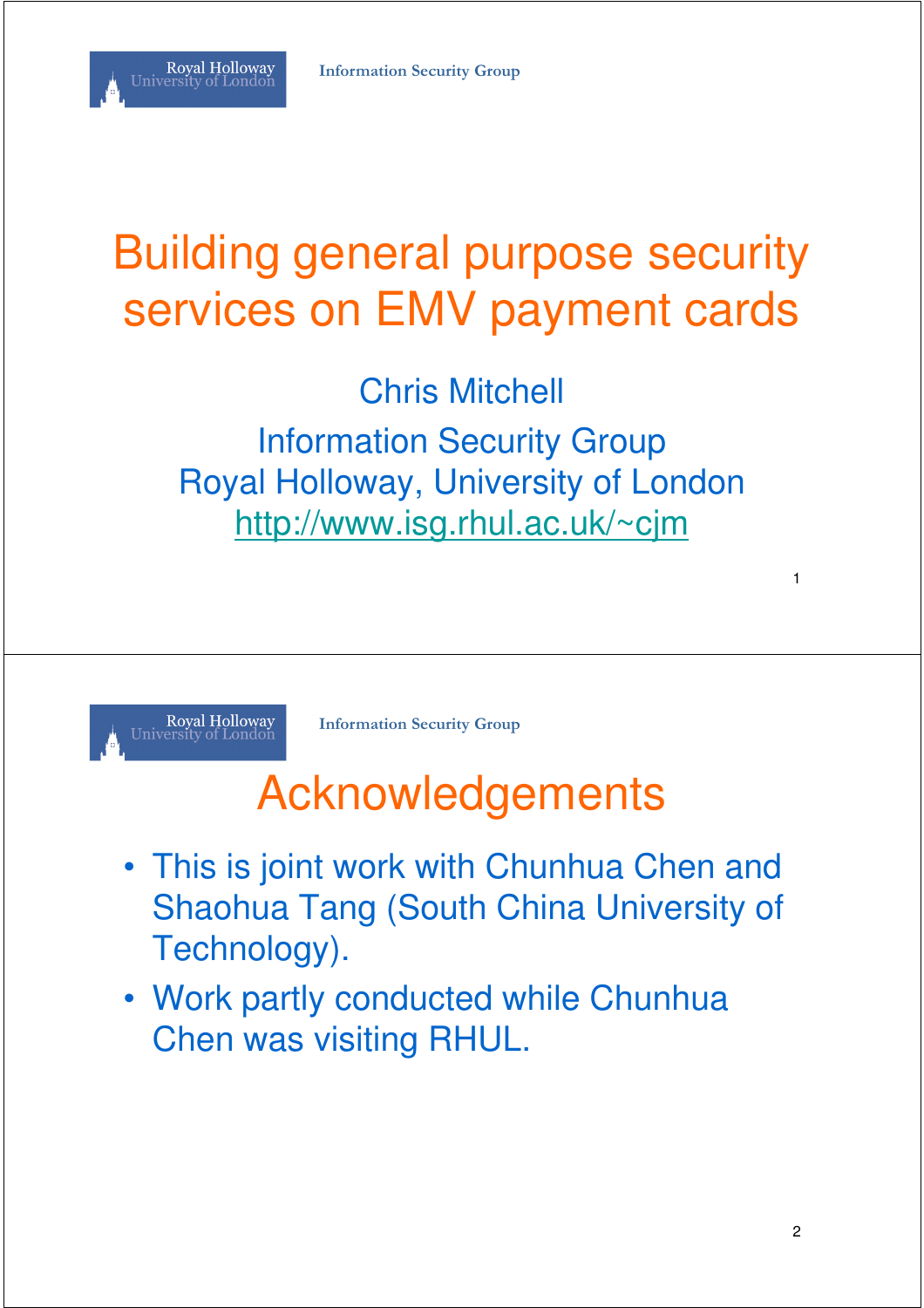

#### **Contents**

- **Security infrastructures**
- GAA
- UMTS-GAA
- EMV-GAA
- Applying GAA variants
- Conclusions



**Information Security Group**

## Need for infrastructure

- Just about any system using cryptography for security needs a key management system.
- This typically involves either:
	- setting up shared keys, e.g. between a server and multiple clients;
	- setting up a PKI by requiring clients to generate key pairs and obtain public key certificates from a CA.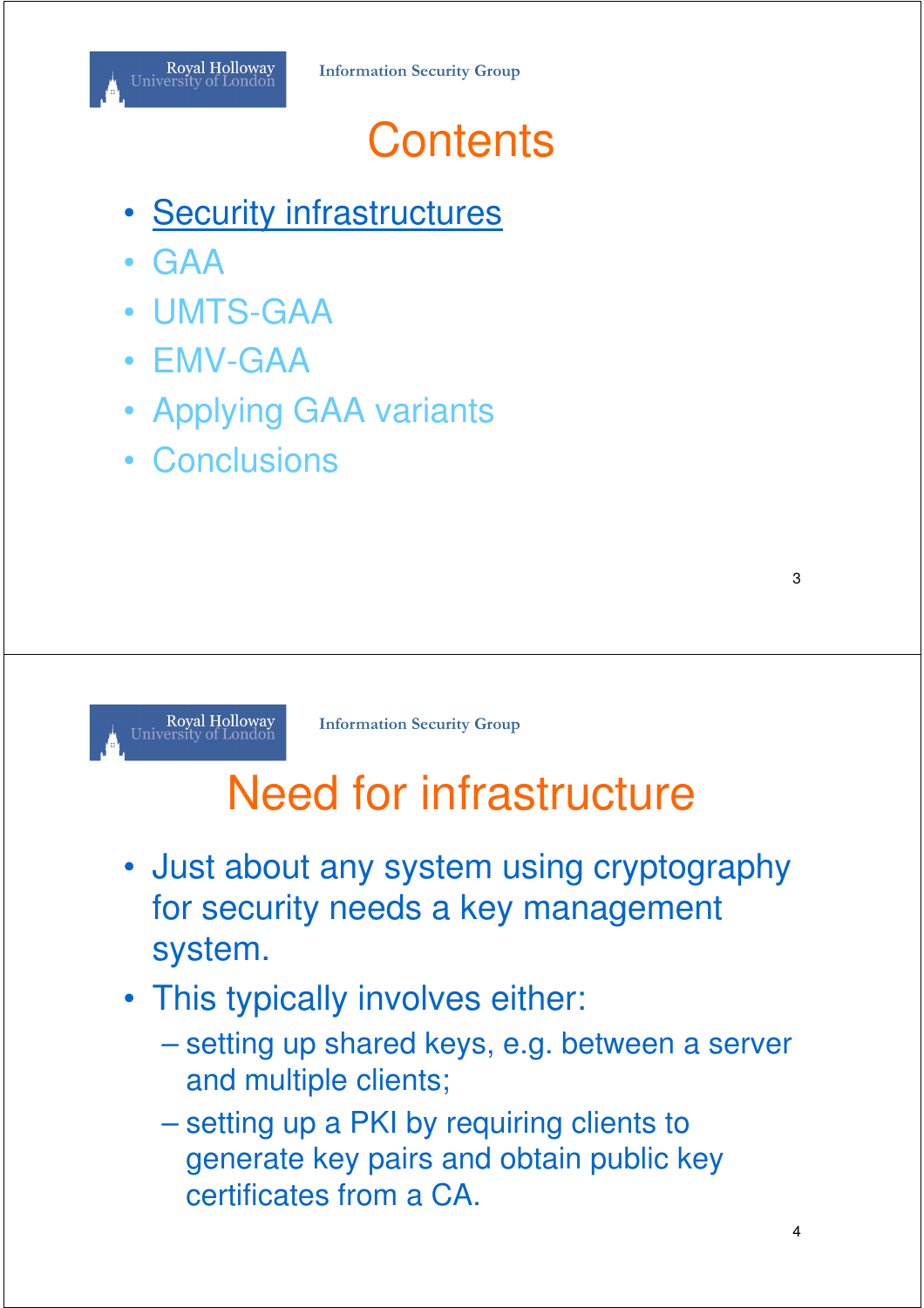# Cost implications

- Setting up a new security infrastructure is a potentially very costly business.
- Distributing SIMs to all the users of a mobile phone network makes sense because of the sales volume – however, for other services the cost of such a solution becomes prohibitive.
- The alternative, widely used today, involves a combination of user passwords and one-way authenticated SSL/TLS – this approach has many, widely documented, vulnerabilities.

5

Royal Holloway<br>Jniversity of London

**Information Security Group**

#### Infrastructure re-use

- Therefore appealing to find ways to build on existing security infrastructures.
- Two main motives:
	- increased security and relatively low cost for service provider;
	- extra revenue stream for infrastructure owner.
- This is already happening, e.g. through NFC-based credit/debit card emulations built into mobile phones.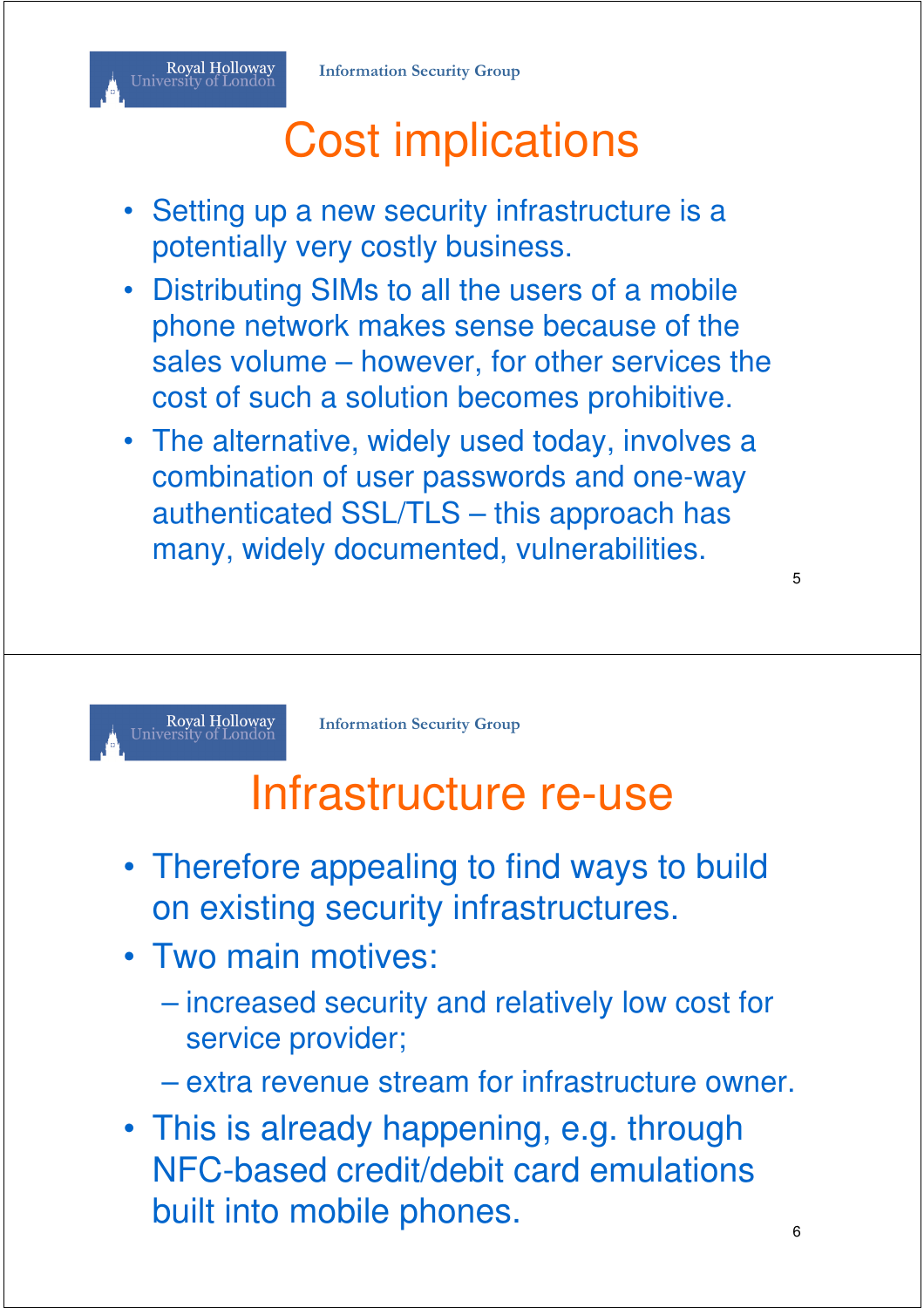#### **Contents**

- Security infrastructures
- GAA
- UMTS-GAA
- EMV-GAA
- Applying GAA variants
- Conclusions



**Information Security Group**

# **Background**

- The term Generic Authentication Architecture (GAA) has been developed within the mobile phone community.
- It refers to a standardised way of exploiting the mobile phone security infrastructure to provide general purpose authentication and key management services.
- The mobile operator acts as a TTP.
- We start by describing this architecture in general terms.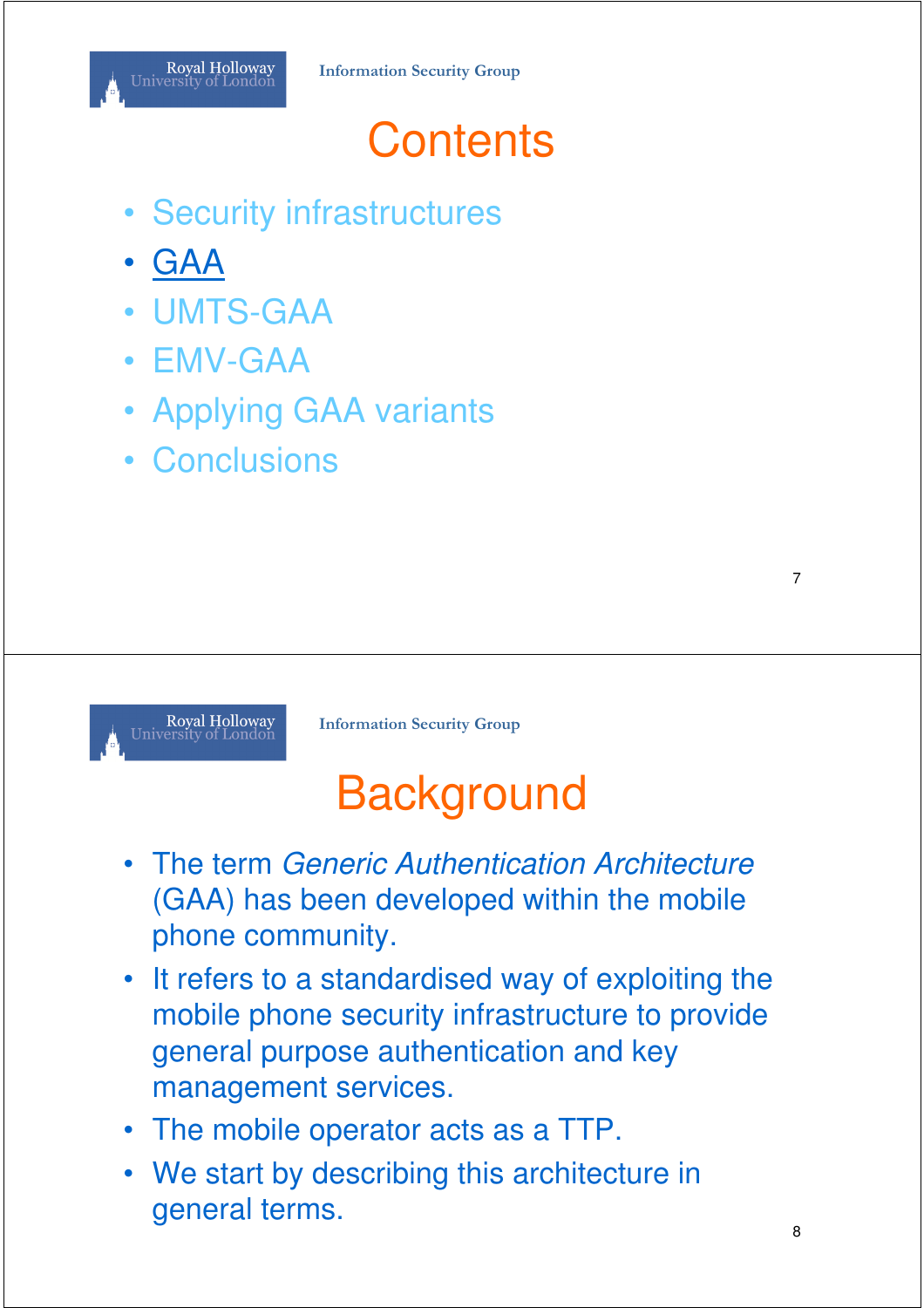

# GAA roles

- The GAA architecture involves three roles:
	- **Bootstrapping Server Function (BSF)** this is the TTP that provides the service;
	- **GAA-aware application server** has trust relationship with BSF;
	- **GAA-enabled user platform** has an existing security relationship (e.g. shared secret key) with the BSF.



**Information Security Group**

#### GAA service

- GAA establishes an authenticated **application- and server**-specific secret key between the GAA-enabled user platform and an arbitrary GAA-aware application server.
- The user must have a mobile phone subscription.
- The target server must have a relationship with the GAA service provider.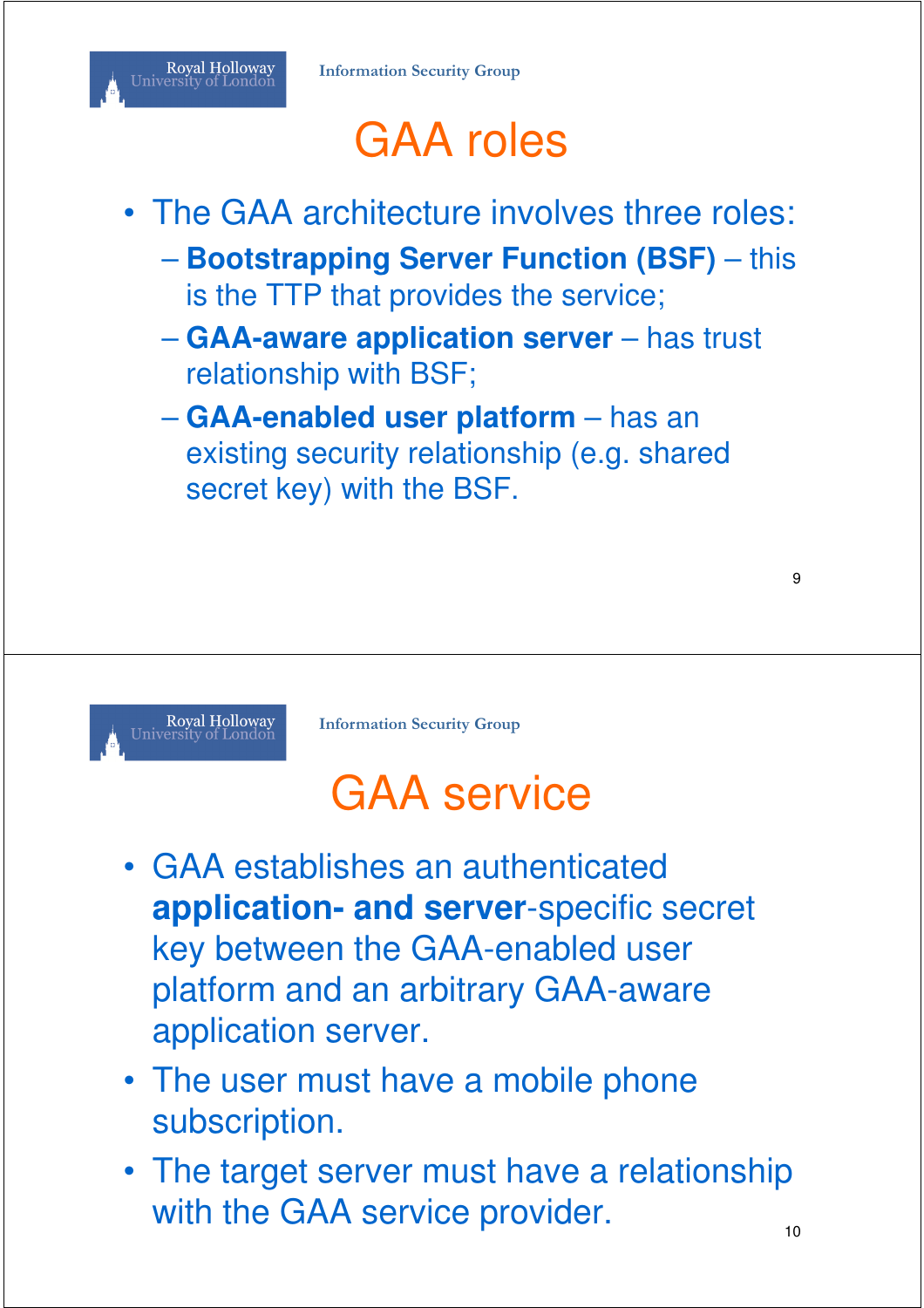



**Information Security Group**

## GAA procedures

- Two main procedures:
	- **GAA bootstrapping** Establishes a secret master key MK (and an identifier B-TID for the key and a key lifetime) between GAA-enabled user platform and the BSF.
	- **Use of bootstrapped keys** Establishes an application- and server-specific session key SK between platform and server using MK [MK is not divulged to the server]:

 $SK = f(MK, server-ID, app-ID, ...)$ where f is a key derivation function.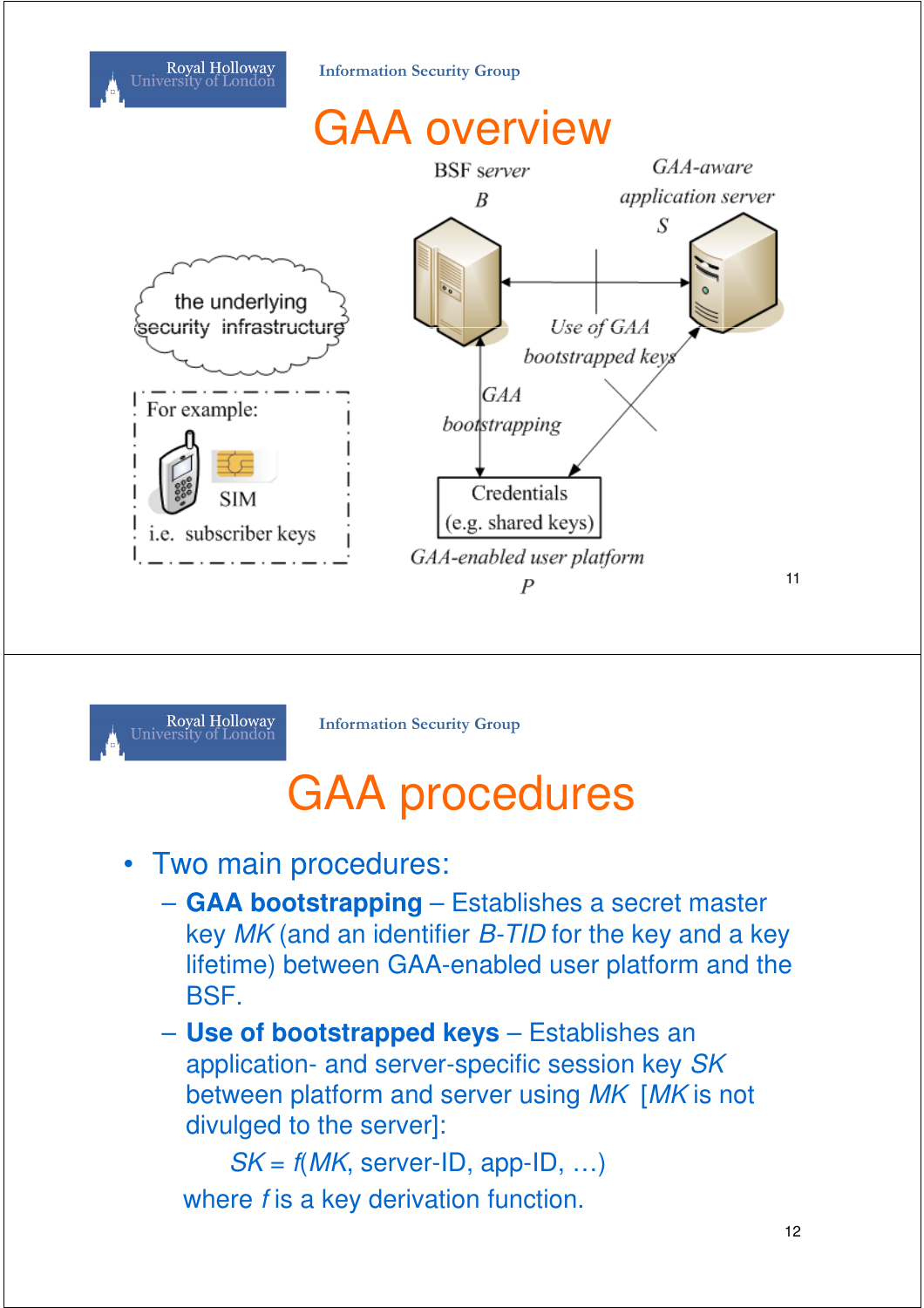# Key provisioning

- The GAA-enabled user device can calculate SK for itself.
- The GAA-enabled server is provided with SK by the BSF.
- Thus a secure channel between the BSF and the server is required.



**Information Security Group**

# Our goal

- GAA was designed specifically for use with the 3G mobile telecoms. security infrastructure (we call this UMTS-GAA).
- We show how to provide GAA-like services with other pre-existing infrastructures.
- As a result, any services built on UMTS-GAA can immediately be migrated to other security infrastructures.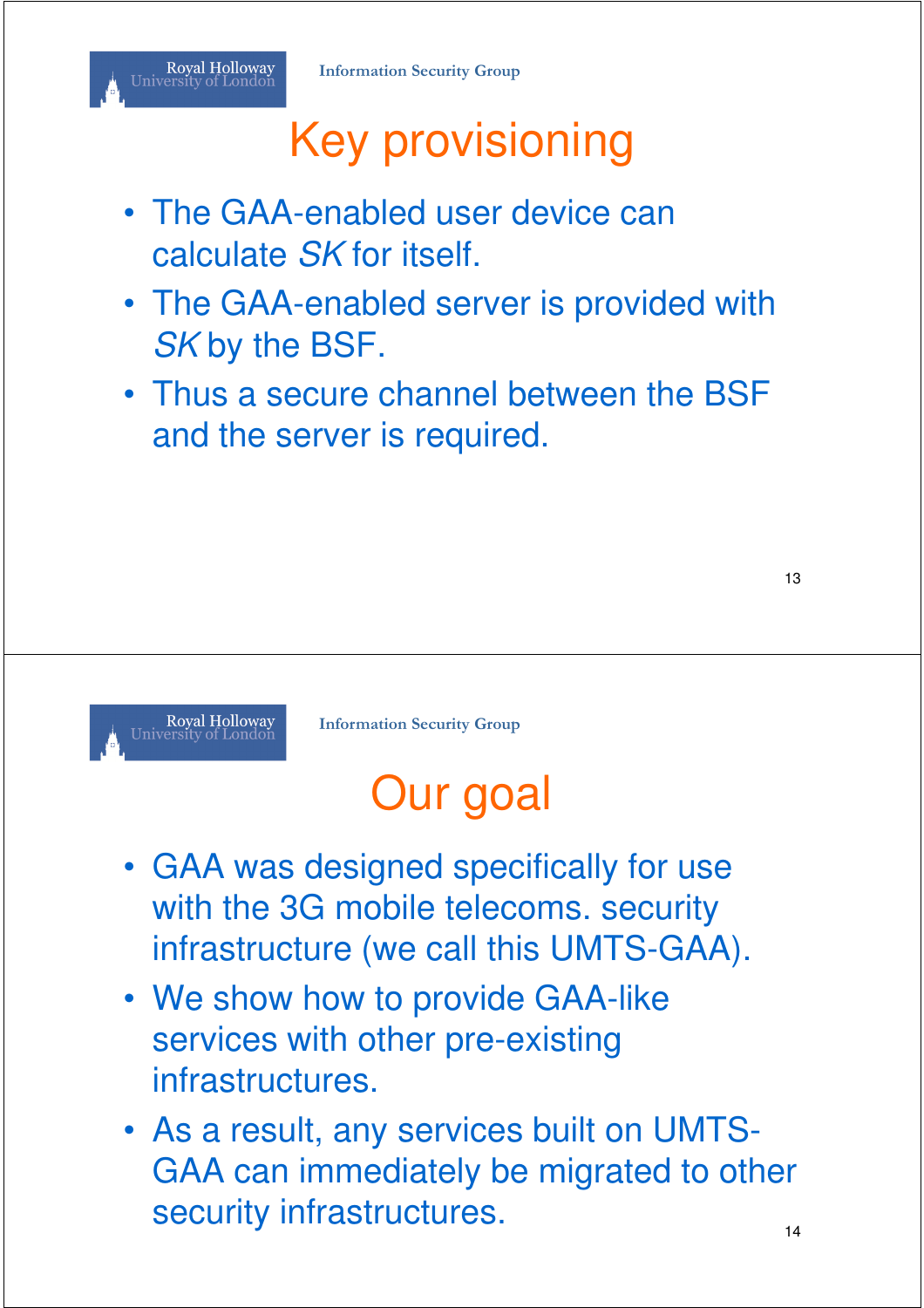

#### **Contents**

- Security infrastructures
- GAA
- UMTS-GAA
- EMV-GAA
- Applying GAA variants
- Conclusions



**Information Security Group**

# UMTS – background

- The UMTS security infrastructure (supporting mobile phone security) has the following roles:
	- **USIM** smart card held by user (in phone);
	- **Home Subscriber Server (HSS)** shares secret key with USIM, and operated by mobile phone service provider with whom user has contractual relationship.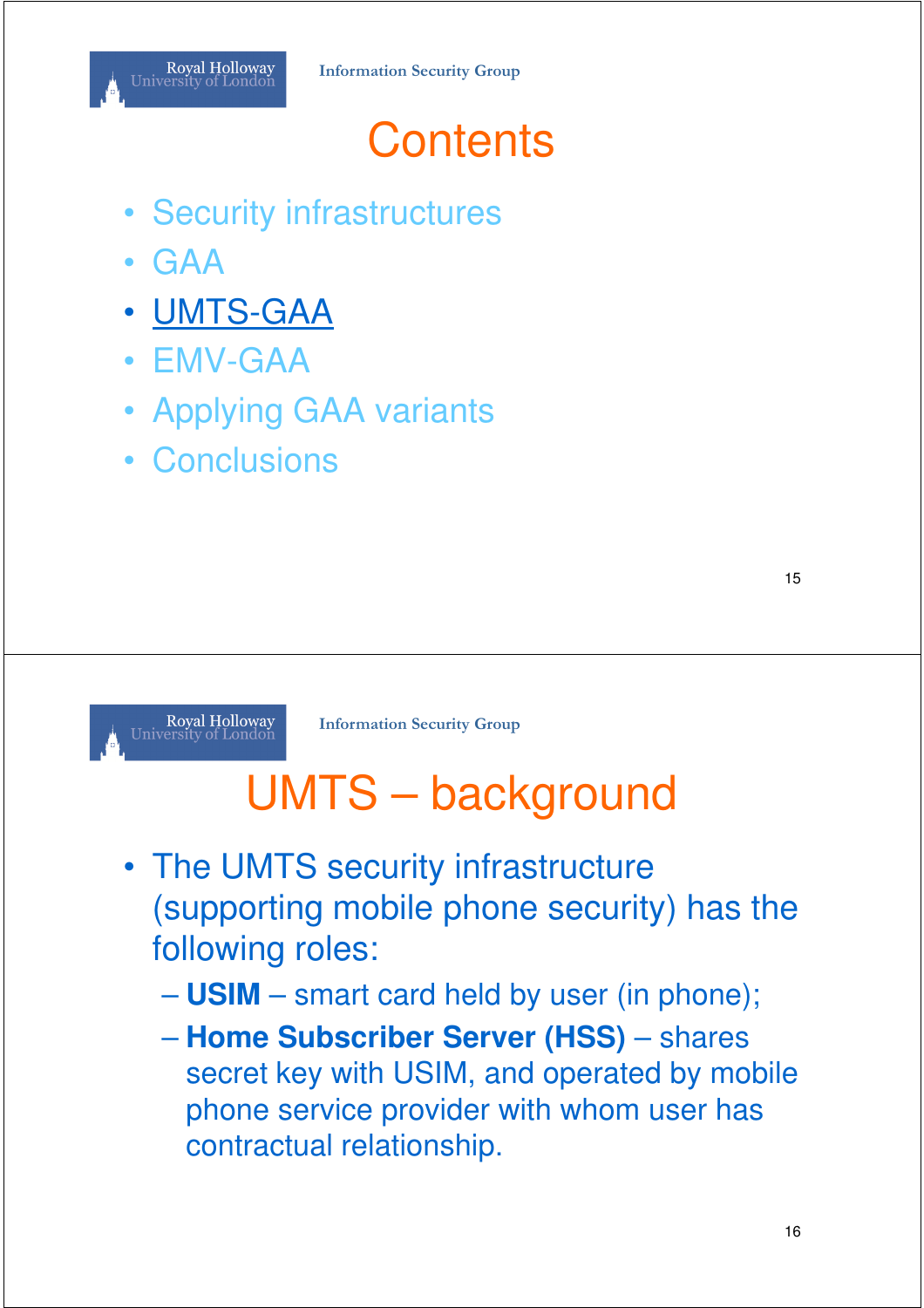## UMTS-GAA

#### In UMTS-GAA:

- GAA-enabled user platform is a UMTSenabled mobile device, with a USIM;
- BSF connects to the appropriate HSS for the USIM (may be owned by same operator);
- UMTS Authentication and Key Agreement protocol (UMTS AKA) is used to establish MK between GAA-enabled user platform and BSF (MK is concatenation of IK and CK).

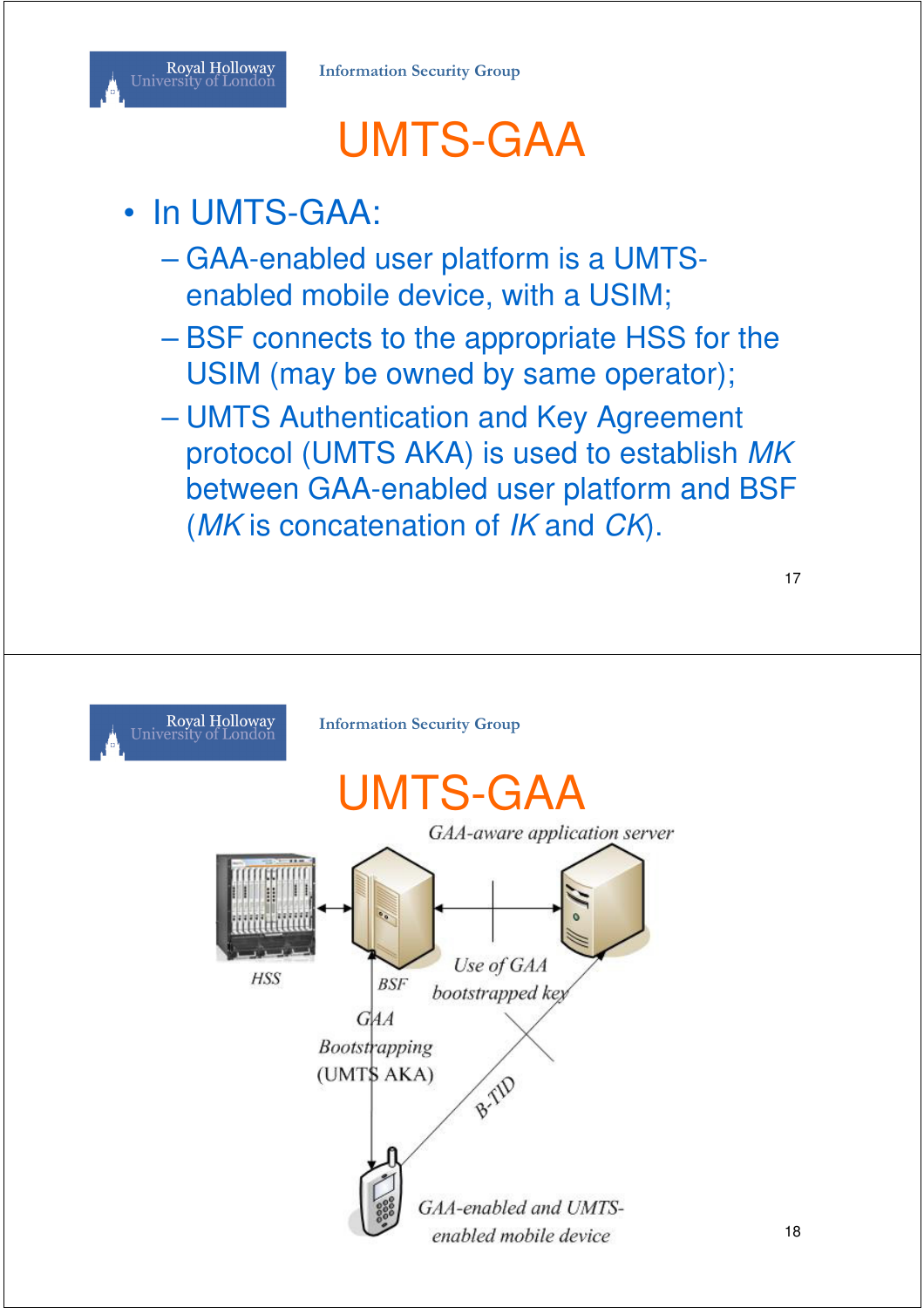# Session key derivation

• In use of bootstrapped keys:

SK=f(MK, RAND, mobile-ID, server-ID, app-ID,…)

• RAND is the value used in the UMTS AKA protocol (functions as a random challenge in the protocol).

Ro<mark>yal Holloway</mark><br>Jniversity of London

**Information Security Group**

## **Contents**

- Security infrastructures
- GAA
- UMTS-GAA
- EMV-GAA
- Applying GAA variants
- Conclusions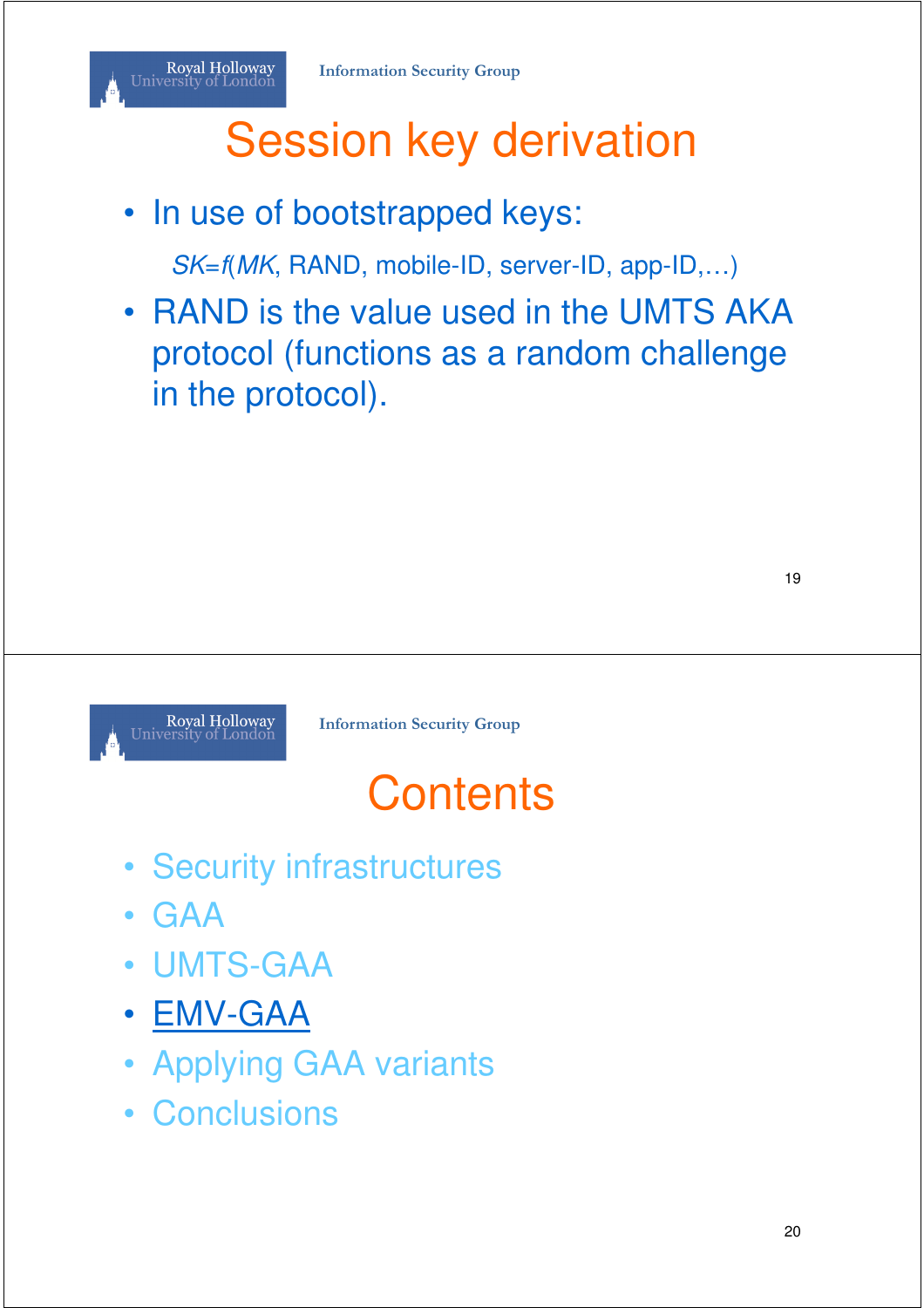# Using the GAA architecture

- We have designed a version of GAA (which we call **EMV-GAA**) which enables the existing EMV infrastructure to be used to provide generic security services in a simple and uniform way.
- It supports the same generic GAA interface as UMTS-GAA.



**Information Security Group**

# Roles

- The following roles are involved in the scheme.
	- C, EMV credit/debit card;
	- $-7$ , user terminal with card-reader;
	- P, user platform (T and C combined);
	- I, card issuing bank;
	- B, BSF server (online) with secure link to I,
	- S, GAA-aware application server (not involved in bootstrapping)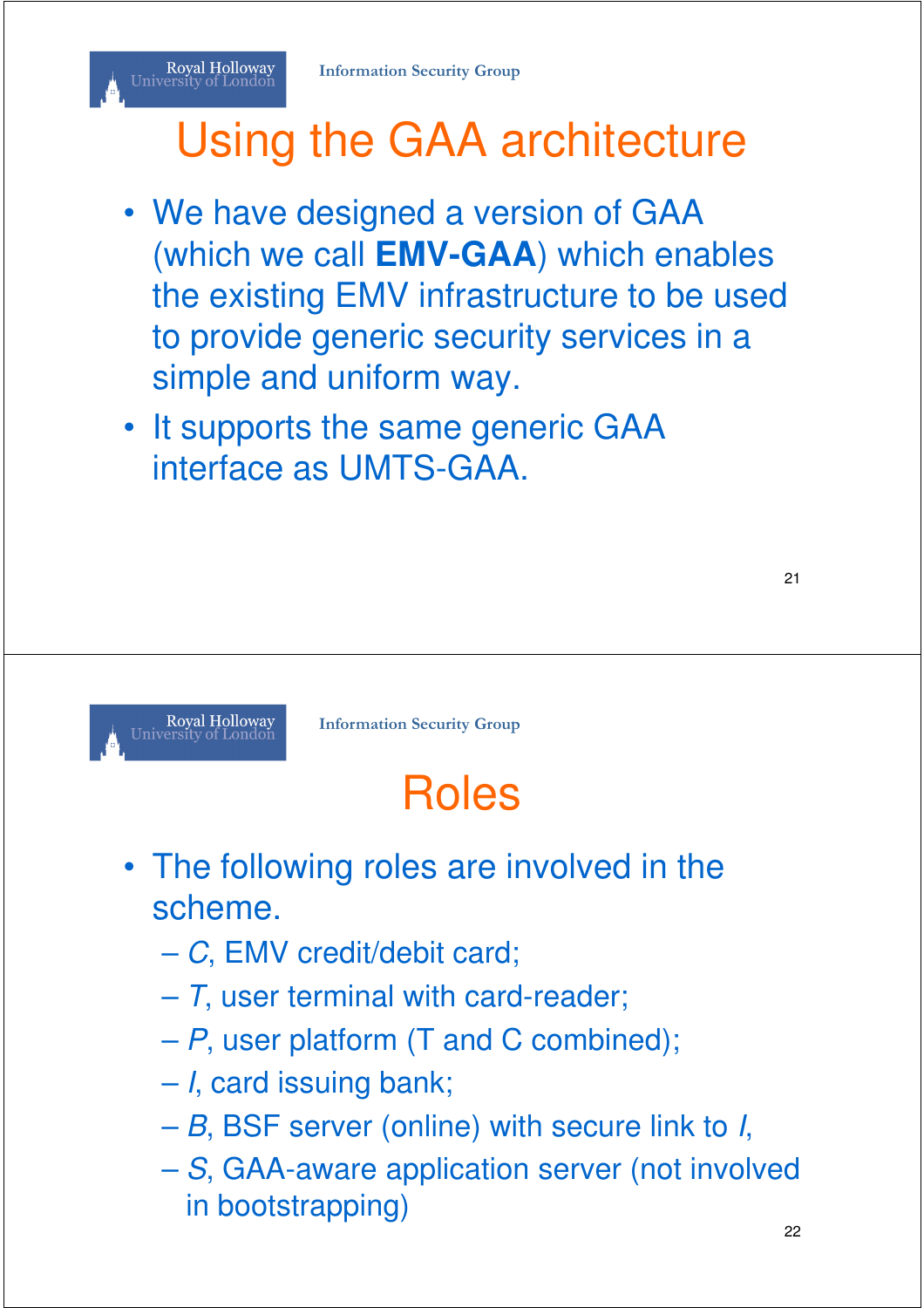#### **Information Security Group**

Royal Holloway<br>University of London



23



**Information Security Group**

## EMV-GAA bootstrapping

- Involves P (user terminal and card), I (card issuer) and  $B$  (bootstrap server).
- Sets up authenticated secret master key (MK) between P and B, assisted by I.
	- 1. After receiving request, B generates  $R_B$  and sends it to T.
	- 2. User puts card  $C$  in reader, and  $T$  issues a **Generate AC** command to C, with UN (Unpredictable Number) set to  $R_B$ , other data M, and Amount Authorised set to zero. 24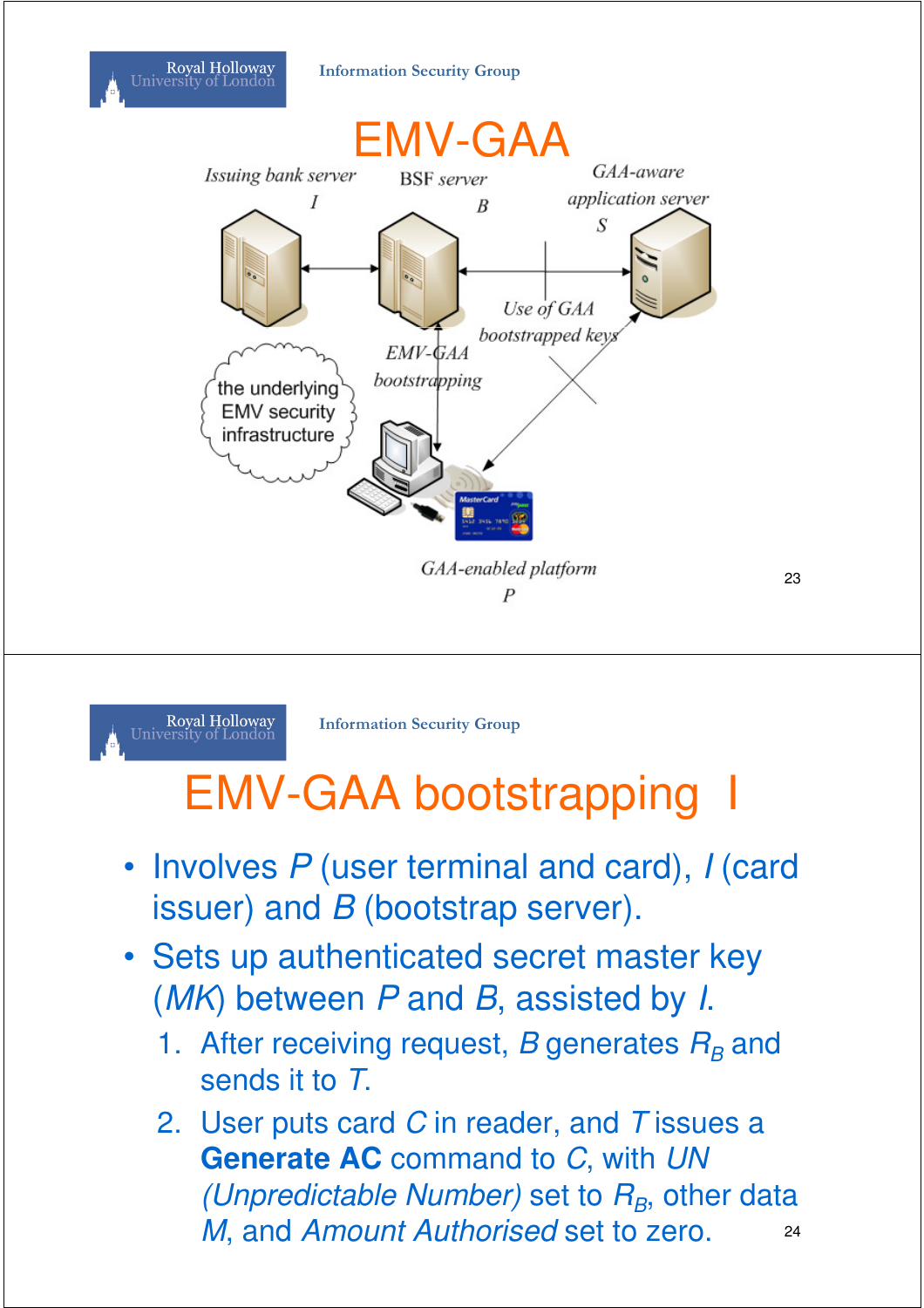#### Royal Holloway<br>University of London EMV-GAA bootstrapping II

#### 3. C returns an AAC, a 64-bit MAC computed using a secret key known only to C and I.

- 4. T generates  $R_T$ , and uses AAC as secret key to derive  $\mathsf{RES}{=} \mathit{f}_{\mathsf{AAC}}(R_{\mathit{T}}, R_{\mathit{B}}, \mathsf{Id}_{\mathit{B}}, \mathit{M}),$  where  $f$ could be HMAC.
- 5.  $P$  sends PAN (card number),  $R_T$ , M and RES to B, which forwards PAN and M to card issuer *I* (via a secure channel).
- 6. I recomputes AAC using received data, and sends it back to B.

25



**Information Security Group**

# **EMV-GAA bootstrapping**

- 7. B uses the received AAC to recompute RES and compare it with the value received earlier (to complete authentication of P).
- 8. *B* generates master key as *MK*=KDF(AAC, $R_{\textit{T}}$ , $R_{\textit{B}}$ ).
- 9. *B* computes  $XRES=f_{\text{AAC}}(R_B, R_T, PAN)$  and sends it to P.
- 10. T recomputes XRES and compares it with the received value to complete mutual authentication.
- 11. Finally T computes MK, and bootstrapping is complete.
- Only gives 64 bits of key entropy, but can generate two AACs to get greater security. <sup>26</sup>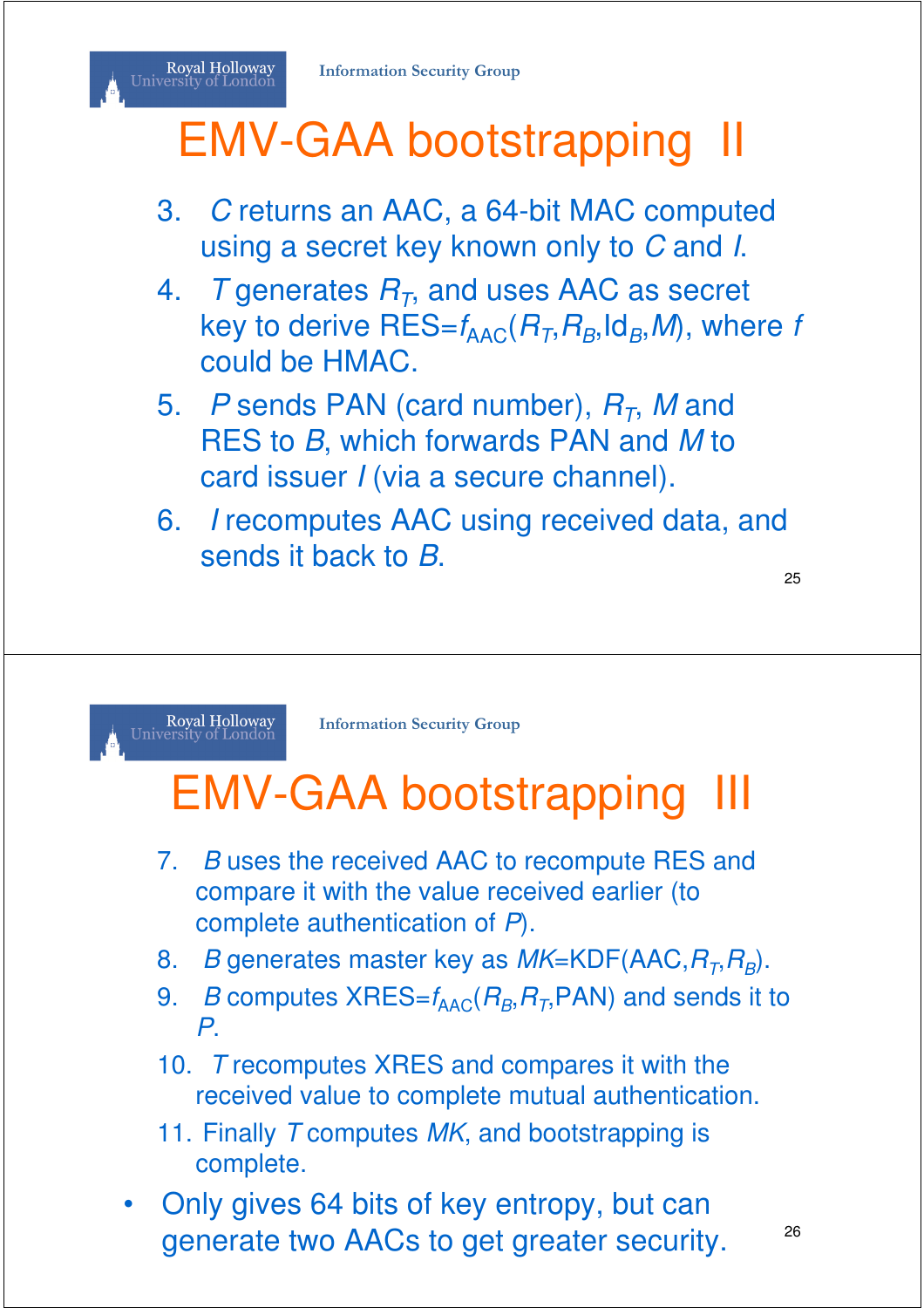# EMV-GAA use of bootstrapped key

• This is exactly the same as in UMTS-GAA (and generic GAA).

27



Royal Holloway<br>University of London

**Information Security Group**

# EMV-GAA properties

#### • Two major issues.

- Involves inserting an EMV card into a nonbank terminal – a risk in itself. This can be resolved by requiring the bootstrap server to equip the user with a special card reader, as happens today with CAP (chip authentication program).
- The PAN is sensitive, and must be sent to the bootstrap server B. This can be avoided using a one-off registration procedure.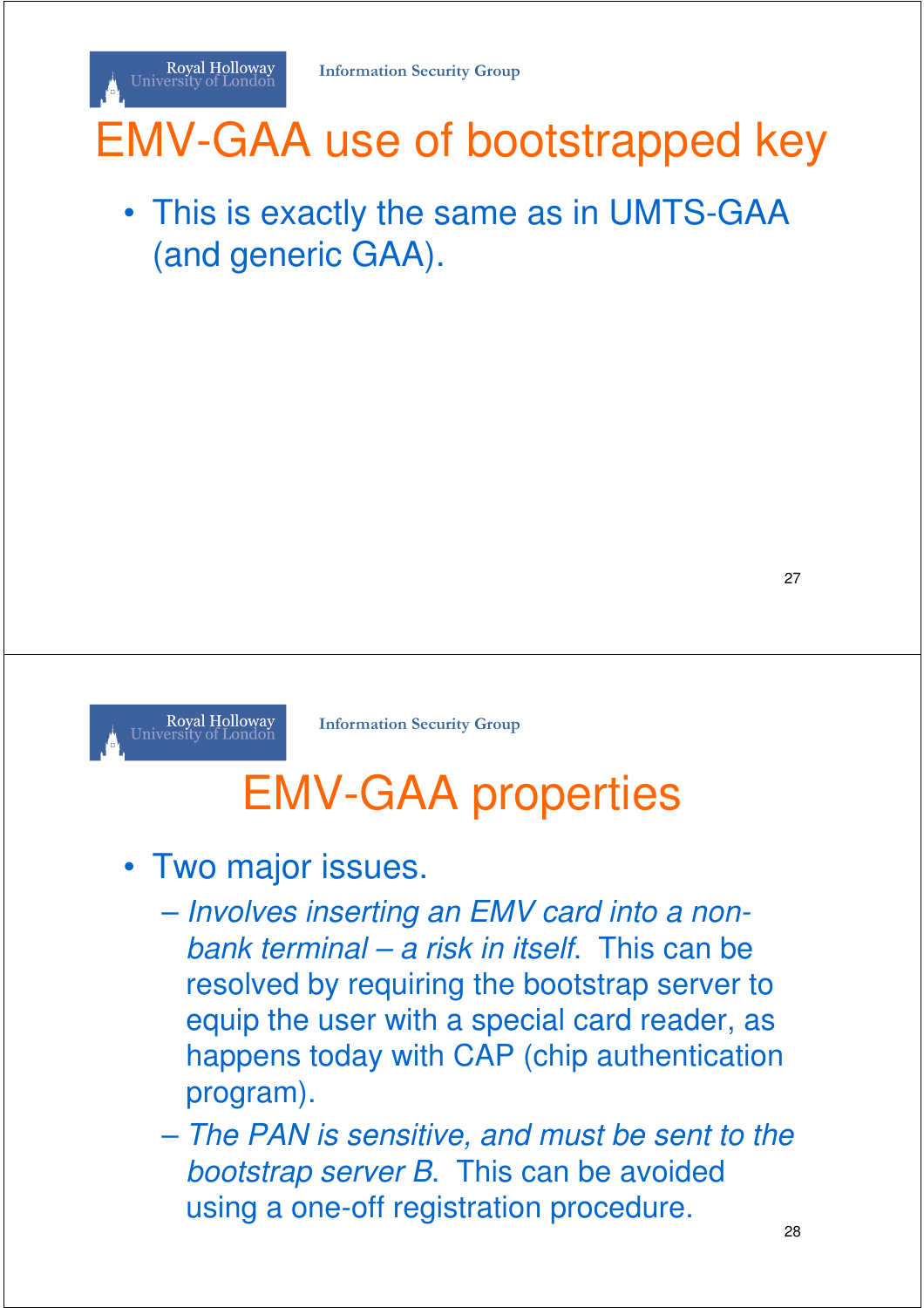# GAA as a general framework

- GAA was originally designed to provide a way of exploiting the mobile phone security infrastructure.
- We have shown how it can be used to build on the EMV infrastructure.
- Could also be used as a framework for providing general purpose security services building on other pre-existing security infrastructures.

29

Royal Holloway<br>University of London

Royal Holloway<br>University of London

**Information Security Group**

## EMV-GAA – further developments

- Some EMV cards (supporting CDA or DDA as opposed to the widely used SDA) possess an RSA key pair and a certificate chain for the public key.
- Such a card can be requested to compute a signature by any card reader.
- This could be used to support GAA in a different way.
- It could also function as the basis of something like a universal PKI.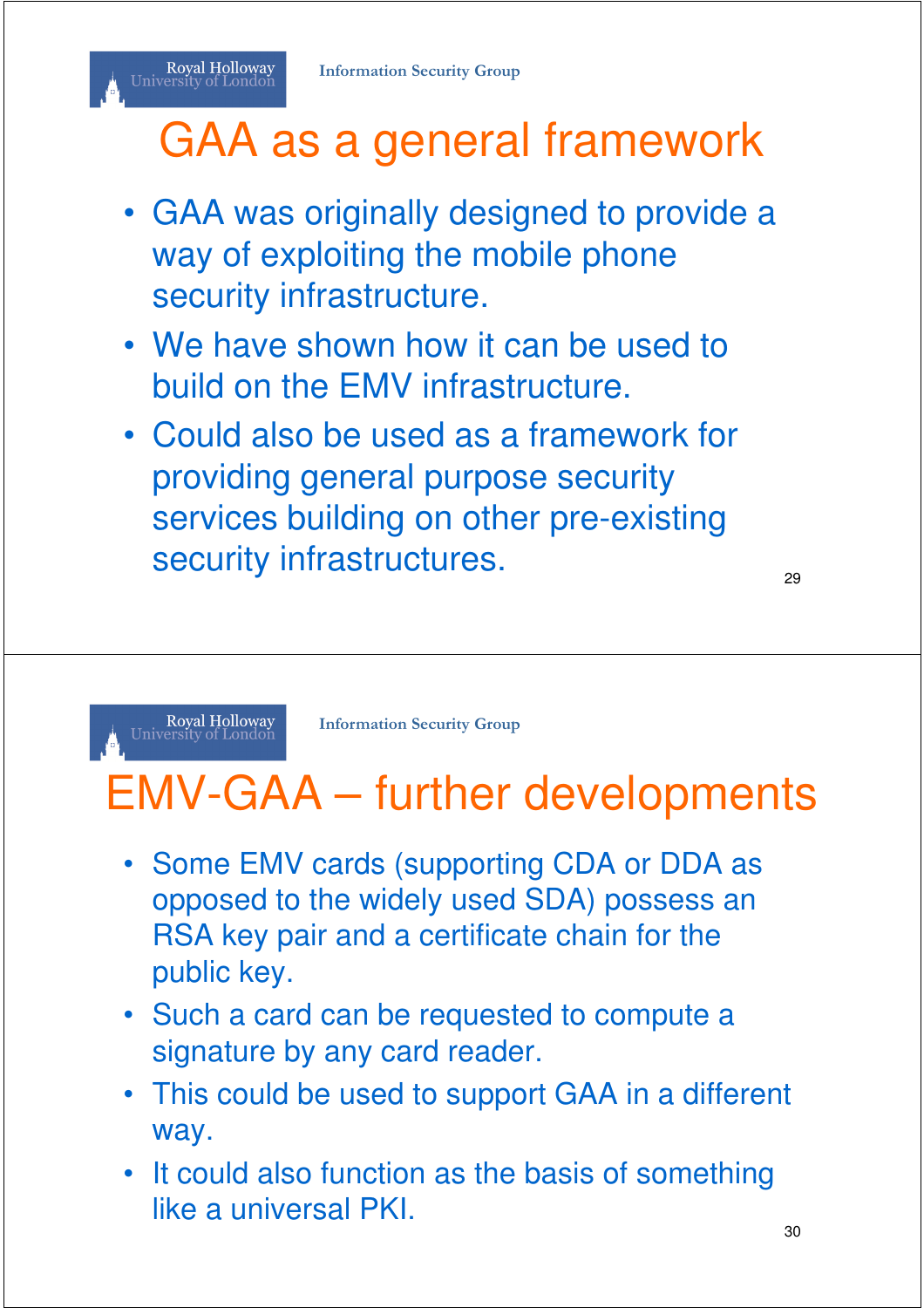# TC-GAA

- A further existing security infrastructure which could be used as the basis of a GAA service is the trusted computing infrastructure.
- The use of trusted computing (i.e. the TPM) to support GAA has been described in a previous paper (published in the proceedings of INRUST 2011).



**Information Security Group**

# **Contents**

- Security infrastructures
- GAA
- UMTS-GAA
- EMV-GAA
- Applying GAA variants
- Conclusions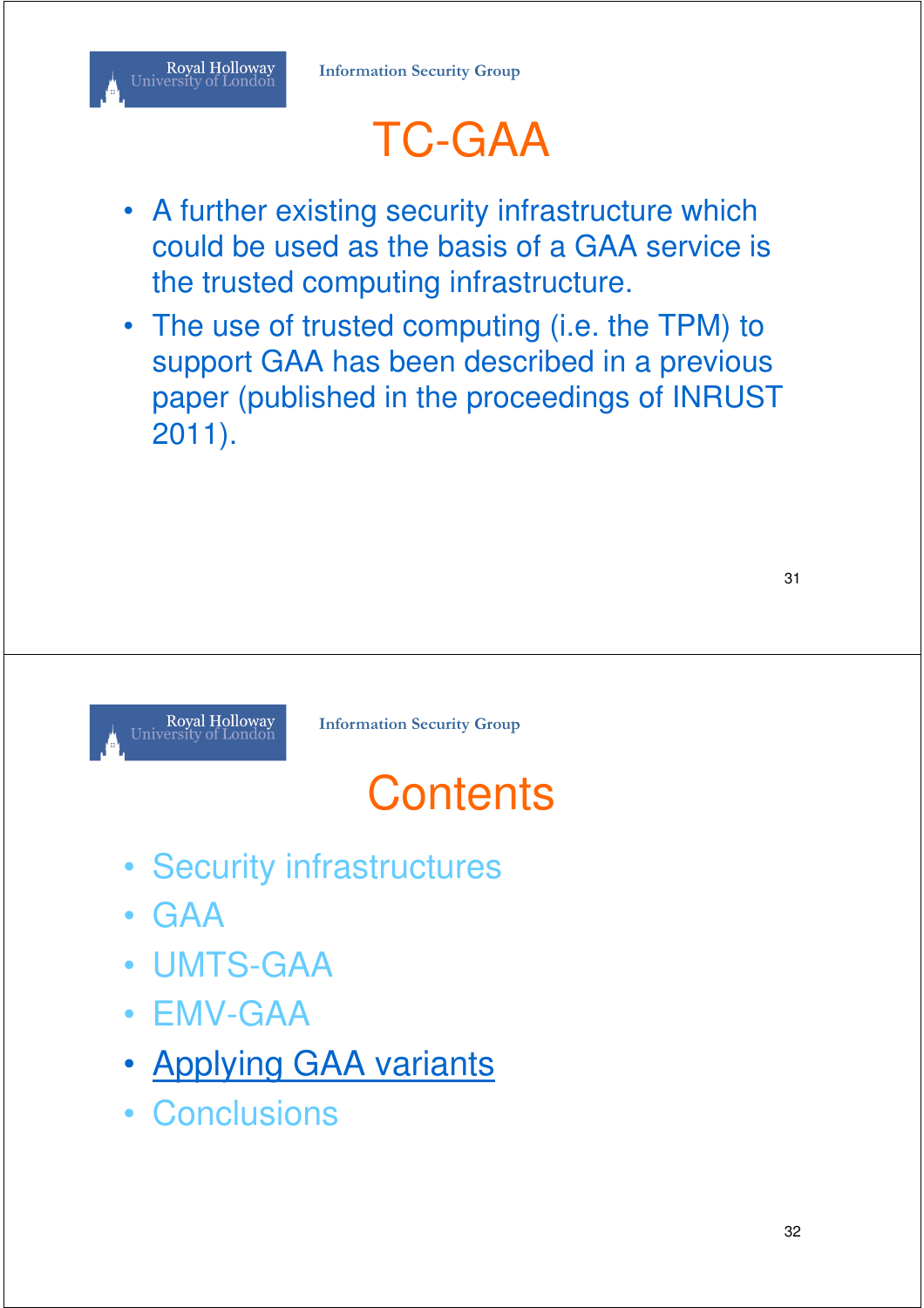# GAA-based one-time passwords I

- We consider one possible application of EMV-GAA, namely to enable the simple derivation of one-time passwords (OTPs).
- These passwords are based on a (potentially weak) long-term user password.
- The EMV-GAA session key provides protection against brute force password searches.

33

34

Royal Holloway<br>University of London

Royal Holloway<br>University of London

**Information Security Group**

## GAA-based one-time passwords II

- The OTP is computed as a function of the long-term user password and the short term application-specific session key.
- Compromise of the OTP does not enable a brute-force search for the password without knowledge of the session key.
- The EMV card used in the protocol does not need to be registered to the user – only needs to be trusted not to compromise the password.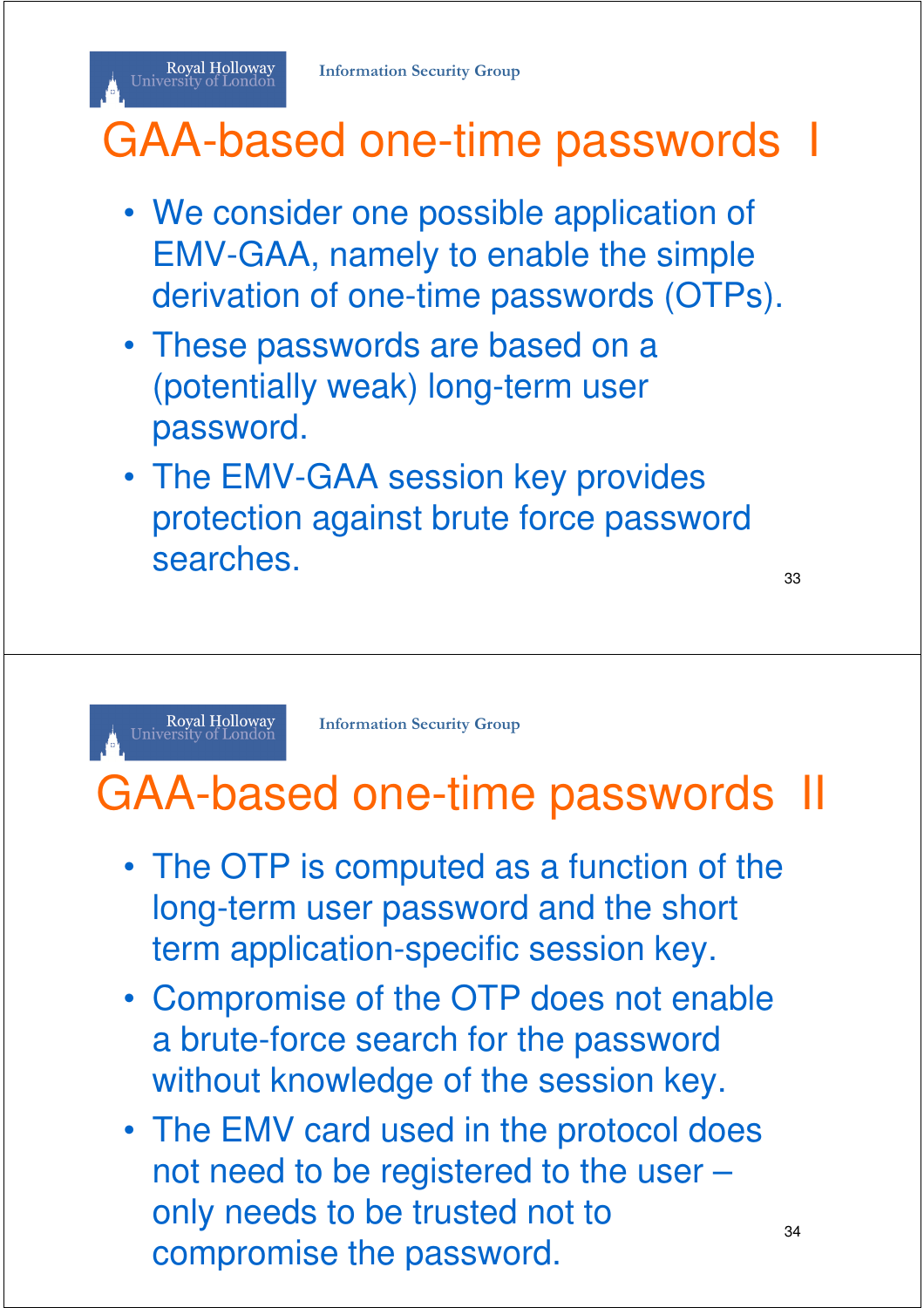**Information Security Group**

# EMV-GAA-OTP





**Information Security Group**

# GAA OTP – other instantiations

- The notion of using a GAA session key to help generate an OTP from a long-term weak password applies to all instantiations of GAA.
- Indeed, in parallel work we have designed a series of simple OTP schemes using a GAA-enabled mobile phone.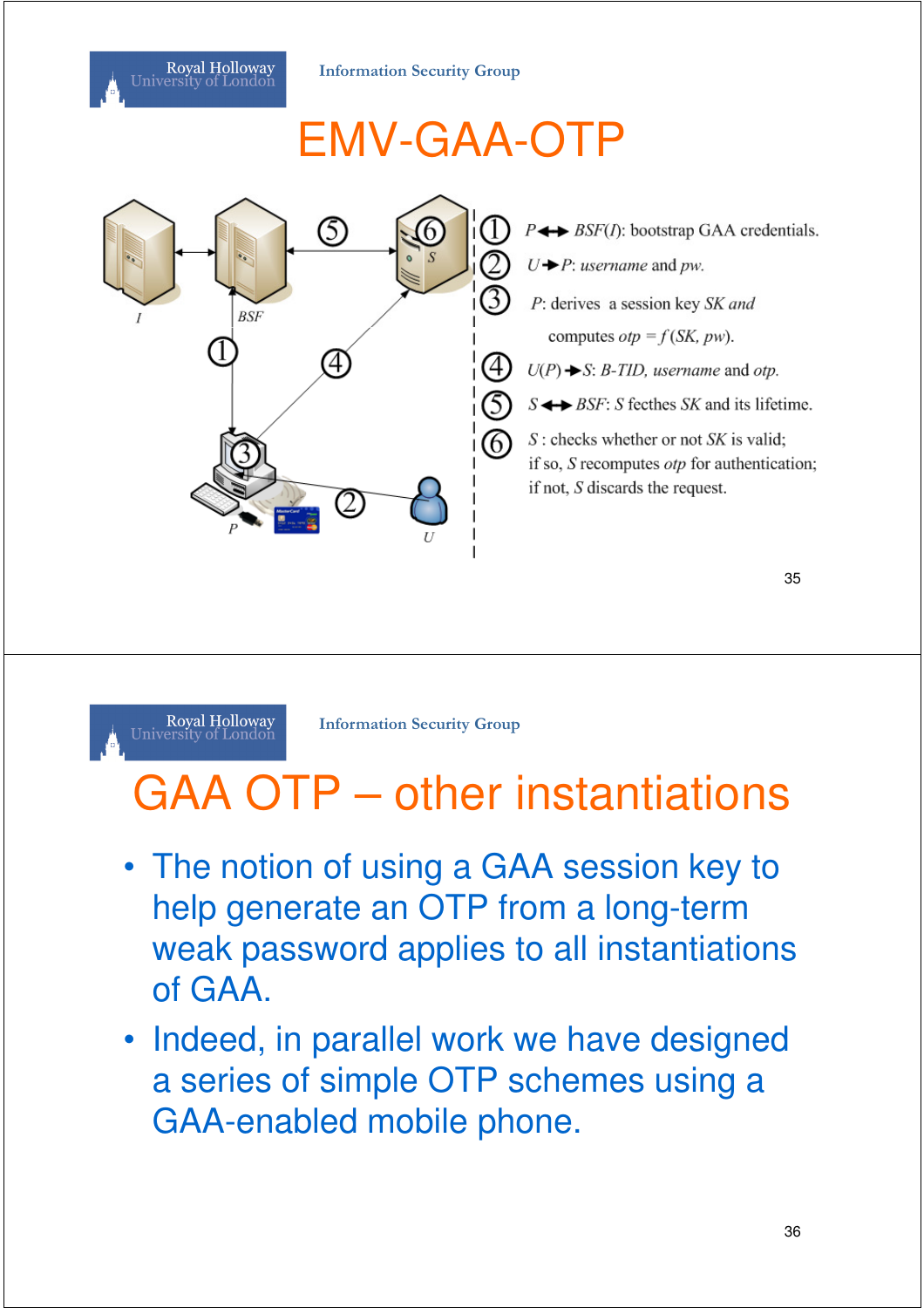# GAA-based SSO

- We are also developing ways in which GAA could be used to build more general identity management solutions, including single sign-on schemes.
- Some work along these lines has already been standardised for UMTS-GAA, notably interoperation with CardSpace, OpenID and Liberty.



**Information Security Group**

# **Contents**

- Security infrastructures
- GAA
- UMTS-GAA
- EMV-GAA
- Applying GAA variants
- Conclusions